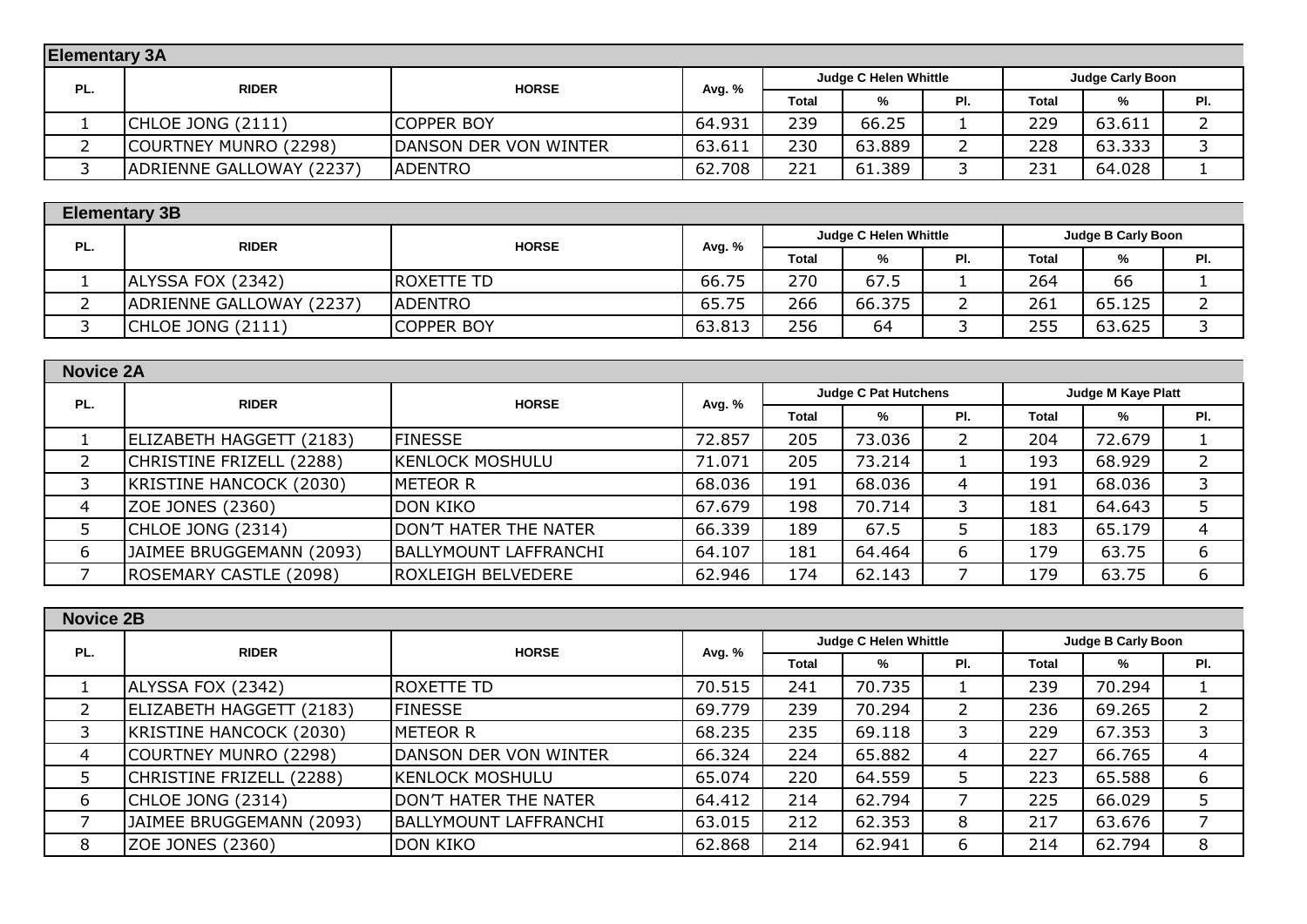|     | <b>Participant 1A</b>        |                         |               |                             |      |                    |              |      |          |  |  |  |
|-----|------------------------------|-------------------------|---------------|-----------------------------|------|--------------------|--------------|------|----------|--|--|--|
|     | <b>HORSE</b><br><b>RIDER</b> |                         |               | <b>Judge C Pat Hutchens</b> |      | Judge M Kaye Platt |              |      |          |  |  |  |
| PL. |                              |                         | Avg. %        | <b>Total</b>                | %    | D<br>≂.            | <b>Total</b> |      | DI.<br>. |  |  |  |
|     | (1747)<br>. JOHNS<br>ICERI   | <b>BELSTONE ROSARIA</b> | $  -$<br>65.Z | 164                         | 65.6 |                    | 162          | 64.8 |          |  |  |  |

|     | <b>Participant 1B</b>        |                   |        |                             |                    |           |                    |          |            |  |  |
|-----|------------------------------|-------------------|--------|-----------------------------|--------------------|-----------|--------------------|----------|------------|--|--|
| PL. | <b>HORSE</b><br><b>RIDER</b> |                   |        | <b>Judge C Pat Hutchens</b> |                    |           | Judge M Kaye Platt |          |            |  |  |
|     |                              |                   | Avg. % | <b>Total</b>                | $\mathbf{a}$<br>7٥ | ים<br>гı. | Total              | 7ο       | DI.<br>гι. |  |  |
|     | MAL MAYTOM (6)               | IX DE VEGA<br>FFI | 64.196 | 178                         | 63.393             |           | 182                | --<br>כס |            |  |  |

|     | <b>Participant Pony 2A</b>   |                               |        |              |                             |     |                         |        |     |  |  |  |
|-----|------------------------------|-------------------------------|--------|--------------|-----------------------------|-----|-------------------------|--------|-----|--|--|--|
| PL. | <b>HORSE</b><br><b>RIDER</b> |                               | Avg. % |              | <b>Judge C Pat Hutchens</b> |     | <b>Judge Kaye Platt</b> |        |     |  |  |  |
|     |                              |                               |        | <b>Total</b> | %                           | PI. | <b>Total</b>            |        | PI. |  |  |  |
|     | CULLEN (19)<br>סני           | <b>STRATHROSE THE CON MAN</b> | 66.07' | 182          | 64.821                      |     | 189                     | 67.321 | -   |  |  |  |

|     | <b>Participant Pony 2B</b> |                               |        |              |                              |           |                               |        |           |  |  |
|-----|----------------------------|-------------------------------|--------|--------------|------------------------------|-----------|-------------------------------|--------|-----------|--|--|
| PL. | <b>RIDER</b>               | <b>HORSE</b>                  |        |              | <b>Judge C Helen Whittle</b> |           | <b>Judge Carly Boon</b>       |        |           |  |  |
|     |                            |                               | Avg. % | <b>Total</b> | %                            | ום<br>гı. | Total                         | %      | ים<br>rı. |  |  |
|     | $JO$ CULLEN $(19)$         | <b>STRATHROSE THE CON MAN</b> | 62.059 | 209          | 61.471                       |           | $\sim$ $\sim$<br><u>_ _ _</u> | 62.647 |           |  |  |

|     | <b>Participant Pony Prep A</b> |                 |        |              |                   |    |              |  |     |  |  |  |
|-----|--------------------------------|-----------------|--------|--------------|-------------------|----|--------------|--|-----|--|--|--|
| PL. | <b>RIDER</b>                   | <b>HORSE</b>    |        |              | Judge C Rai Walla |    | Judge        |  |     |  |  |  |
|     |                                |                 | Avg. % | <b>Total</b> | %                 | ٠. | <b>Total</b> |  | PI. |  |  |  |
|     | KATHERINE PRESLAND (20)        | WYNARA MARKSMAN | 63.947 | 122          | 63.947            |    |              |  |     |  |  |  |

| <b>Participant Pony Prep C</b> |                              |                 |              |                   |    |     |              |   |     |  |
|--------------------------------|------------------------------|-----------------|--------------|-------------------|----|-----|--------------|---|-----|--|
| PL.                            | <b>HORSE</b><br><b>RIDER</b> |                 | Avg. %       | Judge C Rai Walla |    |     | Judge        |   |     |  |
|                                |                              |                 |              | Total             | %  | PI. | <b>Total</b> | % | PI. |  |
|                                | KATHERINE PRESLAND (20)      | WYNARA MARKSMAN | $\sim$<br>bb | 132               | 66 |     |              |   |     |  |

|     | <b>Participant Prep C</b> |                         |        |              |                   |     |       |       |     |  |  |  |
|-----|---------------------------|-------------------------|--------|--------------|-------------------|-----|-------|-------|-----|--|--|--|
| PL. |                           | <b>HORSE</b>            |        |              | Judge C Rai Walla |     |       | Judge |     |  |  |  |
|     | <b>RIDER</b>              |                         | Avg. % | <b>Total</b> | %                 | PI. | Total | "⁄o   | PI. |  |  |  |
|     | <b>CERI JOHNS (1747)</b>  | <b>BELSTONE ROSARIA</b> | 68     | 136          | 68                |     |       |       |     |  |  |  |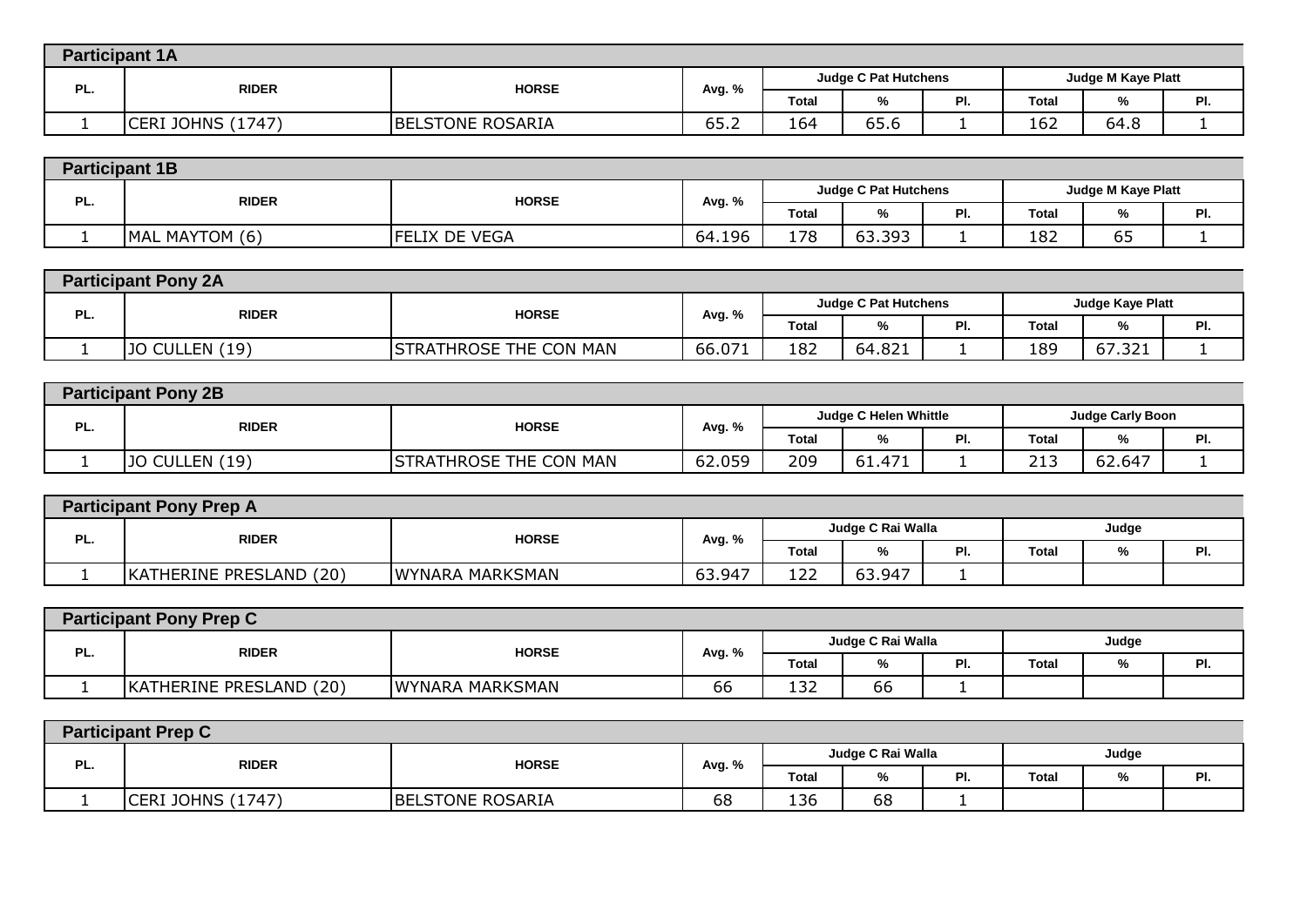|     | Pony 1A                 |                               |        |              |                             |          |                         |      |   |  |  |
|-----|-------------------------|-------------------------------|--------|--------------|-----------------------------|----------|-------------------------|------|---|--|--|
| PL. | <b>RIDER</b>            | <b>HORSE</b>                  |        |              | <b>Judge C Pat Hutchens</b> |          | <b>Judge Kaye Platt</b> |      |   |  |  |
|     |                         |                               | Avg. % | <b>Total</b> | "∕o                         | D<br>. . | Total                   | %    | . |  |  |
|     | (2311)<br>AIRLIE PRINCI | <b>FAR HORIZONS LYLA ROSE</b> | 58.9   | 149          | 59.4                        |          | 146                     | 58.4 |   |  |  |

|                                     | Pony 1B                 |                               |        |                             |       |           |                                  |                           |           |  |  |
|-------------------------------------|-------------------------|-------------------------------|--------|-----------------------------|-------|-----------|----------------------------------|---------------------------|-----------|--|--|
| PL.<br><b>HORSE</b><br><b>RIDER</b> |                         |                               |        | <b>Judge C Pat Hutchens</b> |       |           |                                  | <b>Judge E Kaye Platt</b> |           |  |  |
|                                     |                         |                               | Avg. % | <b>Total</b>                | 7٥    | D.<br>гı. | Total                            |                           | D.<br>гı. |  |  |
|                                     | (2311)<br>AIRLIE PRINCI | <b>FAR HORIZONS LYLA ROSE</b> | 60.179 | 165                         | 58.75 |           | $\overline{\phantom{a}}$<br>17 J | 61.607                    |           |  |  |

| Pony 2A  |                   |                           |        |              |                             |     |              |                    |     |
|----------|-------------------|---------------------------|--------|--------------|-----------------------------|-----|--------------|--------------------|-----|
|          | <b>RIDER</b>      | <b>HORSE</b>              | Avg. % |              | <b>Judge C Pat Hutchens</b> |     |              | Judge M Kaye Platt |     |
| PL.      |                   |                           |        | <b>Total</b> | %                           | PI. | <b>Total</b> | %                  | PI. |
|          | STEPH HANN (2316) | <b>GOLDEN DELIGHT BHI</b> | 70.625 | 195          | 69.643                      |     | 201          | 1.607              |     |
| <u>.</u> | STEPH HANN (2317) | <b>RAINBOW DANCER BHI</b> | 68.839 | 190          | 67.679                      |     | 196          | 70                 |     |

| Pony 2B |                             |                          |        |       |                              |    |       |                    |     |
|---------|-----------------------------|--------------------------|--------|-------|------------------------------|----|-------|--------------------|-----|
| PL.     | <b>RIDER</b>                | <b>HORSE</b>             | Avg. % |       | <b>Judge C Helen Whittle</b> |    |       | Judge B Carly Boon |     |
|         |                             |                          |        | Total | %                            | ים | Total | %                  | PI. |
|         | <b>SARAH TICKNER (2185)</b> | <b>NILTON DEL PIERRO</b> | 66.618 | 226   | 66.471                       |    | 227   | 66.765             |     |
|         | MIA TAYLOR (2057)           | CHURINGA HIDDEN SECRETS  | 59.926 | 202   | 59.412                       |    | 206   | 60.441             |     |

|     | Pony 3B               |                              |        |                       |       |                           |              |        |     |
|-----|-----------------------|------------------------------|--------|-----------------------|-------|---------------------------|--------------|--------|-----|
| PL. |                       | <b>RIDER</b><br><b>HORSE</b> | Avg. % | Judge C Helen Whittle |       | <b>Judge B Carly Boon</b> |              |        |     |
|     |                       |                              |        | <b>Total</b>          | %     | -۱.                       | <b>Total</b> | %      | PI. |
|     | KEELEY MENADUE (1573) | <b>IBNKY XQUIST</b>          | 69.688 | 279                   | 69.75 |                           | 279          | 69.625 |     |
|     |                       |                              |        |                       |       |                           |              |        |     |

| Pony 4B                             |                     |        |                             |                         |     |              |        |     |  |  |
|-------------------------------------|---------------------|--------|-----------------------------|-------------------------|-----|--------------|--------|-----|--|--|
| PL.<br><b>RIDER</b><br><b>HORSE</b> |                     |        | <b>Judge C Pat Hutchens</b> | <b>Judge Kaye Platt</b> |     |              |        |     |  |  |
|                                     |                     | Avg. % | Total                       | %                       | . . | <b>Total</b> | 7٥     | PI. |  |  |
| KEELEY MENADUE (1573)               | <b>IBNKY XOUIST</b> | 65.608 | 241                         | 135<br>--<br><u></u>    |     | 245          | 66.081 |     |  |  |

|     | <b>Preliminary 1A</b> |                |                                                                     |       |                             |     |                           |    |     |  |  |  |
|-----|-----------------------|----------------|---------------------------------------------------------------------|-------|-----------------------------|-----|---------------------------|----|-----|--|--|--|
| PL. | <b>RIDER</b>          | <b>HORSE</b>   | Avg. %                                                              |       | <b>Judge C Pat Hutchens</b> |     | <b>Judge M Kaye Platt</b> |    |     |  |  |  |
|     |                       |                |                                                                     | Total | %                           | ٠., | <b>Total</b>              | 7٥ | PI. |  |  |  |
|     | DENISE ROFE (2421)    | <b>MUSETTE</b> | $\overline{\phantom{a}}$<br>$\overline{\phantom{a}}$<br>ь<br>د. ، ں | 169   | $\sim$ $\sim$<br>67.6       |     | 168                       | υ. |     |  |  |  |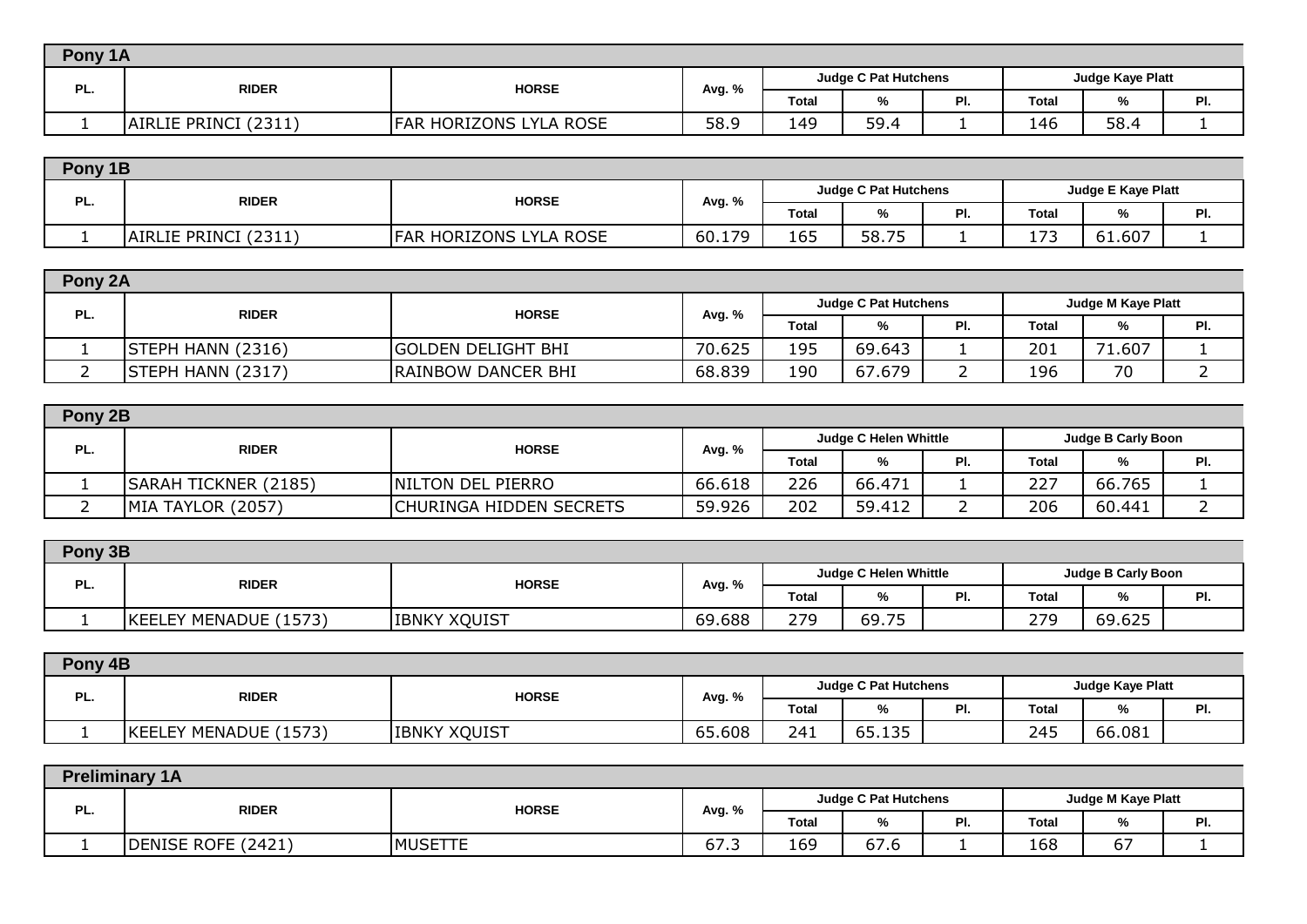| <b>Preliminary 1B</b>               |                           |        |              |                              |           |                           |        |     |  |  |
|-------------------------------------|---------------------------|--------|--------------|------------------------------|-----------|---------------------------|--------|-----|--|--|
| PL.<br><b>HORSE</b><br><b>RIDER</b> |                           |        |              | <b>Judge C Helen Whittle</b> |           | <b>Judge B Carly Boon</b> |        |     |  |  |
|                                     |                           | Avg. % | <b>Total</b> | %                            | D.<br>τı. | <b>Total</b>              | ∕′0    | PI. |  |  |
| CASTLE (2098)<br><b>ROSEMARY</b>    | <b>ROXLEIGH BELVEDERE</b> | 67.143 | 186          | 66.25                        |           | 191                       | 68.036 |     |  |  |

|     | <b>Unrestricted 1A</b> |                   |        |              |                   |          |              |   |     |  |
|-----|------------------------|-------------------|--------|--------------|-------------------|----------|--------------|---|-----|--|
| PL. | <b>RIDER</b>           | <b>HORSE</b>      | Avg. % |              | Judge C Rai Walla |          | Judge        |   |     |  |
|     |                        |                   |        | <b>Total</b> | %                 | PI.      | <b>Total</b> | % | PI. |  |
|     | DOMINIC JONES (8)      | <b>FURST LILY</b> | 68.6   | 172          | 68.6              |          |              |   |     |  |
|     | <b>EMILY KEMP (5)</b>  | <b>ENIGMA</b>     | 62.6   | 157          | 62.6              | <u>_</u> |              |   |     |  |
|     | MICHELE DUTHY (12)     | LUNA SPIRIT       | 62     | 155          | 62                |          |              |   |     |  |
|     | TIONA RYAN (2)         | <b>CASCADE</b>    | 60.4   | 151          | 60.4              | 4        |              |   |     |  |

| PL. | <b>RIDER</b>       | <b>HORSE</b>       |        | Judge C Rai Walla |        |     | Judge |   |     |
|-----|--------------------|--------------------|--------|-------------------|--------|-----|-------|---|-----|
|     |                    |                    | Avg. % | Total             | %      | PI. | Total | % | PI. |
|     | DOMINIC JONES (8)  | <b>FURST LILY</b>  | 71.964 | 202               | 71.964 | л.  |       |   |     |
|     | EMILY KEMP (5)     | <b>ENIGMA</b>      | 70.714 | 198               | 70.714 |     |       |   |     |
|     | DONNA GRAY (250)   | <b>JUNEBUG</b>     | 63.75  | 179               | 63.75  | 3   |       |   |     |
|     | MICHELE DUTHY (12) | <b>LUNA SPIRIT</b> | 60.714 | 170               | 60.714 | 4   |       |   |     |
|     | TIONA RYAN (2)     | <b>CASCADE</b>     | 59.107 | 166               | 59.107 | 5   |       |   |     |

|     | <b>Unrestricted 2A</b>        |                            |        |              |                            |     |                         |        |     |  |
|-----|-------------------------------|----------------------------|--------|--------------|----------------------------|-----|-------------------------|--------|-----|--|
| PL. | <b>RIDER</b>                  | <b>HORSE</b>               | Avg. % |              | <b>Judge C Pat Hutchen</b> |     | <b>Judge Kaye Platt</b> |        |     |  |
|     |                               |                            |        | <b>Total</b> | %                          | PI. | <b>Total</b>            | %      | PI. |  |
|     | MEL JOHNSON (18)              | <b>ISTRATHROSE ADMIRAL</b> | 61.786 | 169          | 60.179                     |     | 178                     | 63.393 |     |  |
|     | <b>SHIRLEY HOLT</b><br>(2073) | IHOOLEY DOOLEY ITS TROOPER | 58.839 | 167          | 59.464                     |     | 163                     | 58.214 |     |  |
|     |                               |                            |        |              |                            |     |                         |        |     |  |

|     | <b>Unrestricted 2B</b> |                              |        |                                                    |        |     |       |        |     |  |
|-----|------------------------|------------------------------|--------|----------------------------------------------------|--------|-----|-------|--------|-----|--|
|     |                        | <b>HORSE</b><br><b>RIDER</b> | Avg. % | <b>Judge C Helen Whittle</b><br>Judge B Carly Boon |        |     |       |        |     |  |
| PL. |                        |                              |        | <b>Total</b>                                       | %      | PI. | Total | %      | PI. |  |
|     | DONNA GRAY (250)       | <b>JUNEBUG</b>               | 64.044 | 219                                                | 64.265 |     | 217   | 63.824 |     |  |
|     | MEL JOHNSON (18)       | <b>STRATHROSE ADMIRAL</b>    | 62.794 | 209                                                | 61.324 |     | 219   | 64.265 |     |  |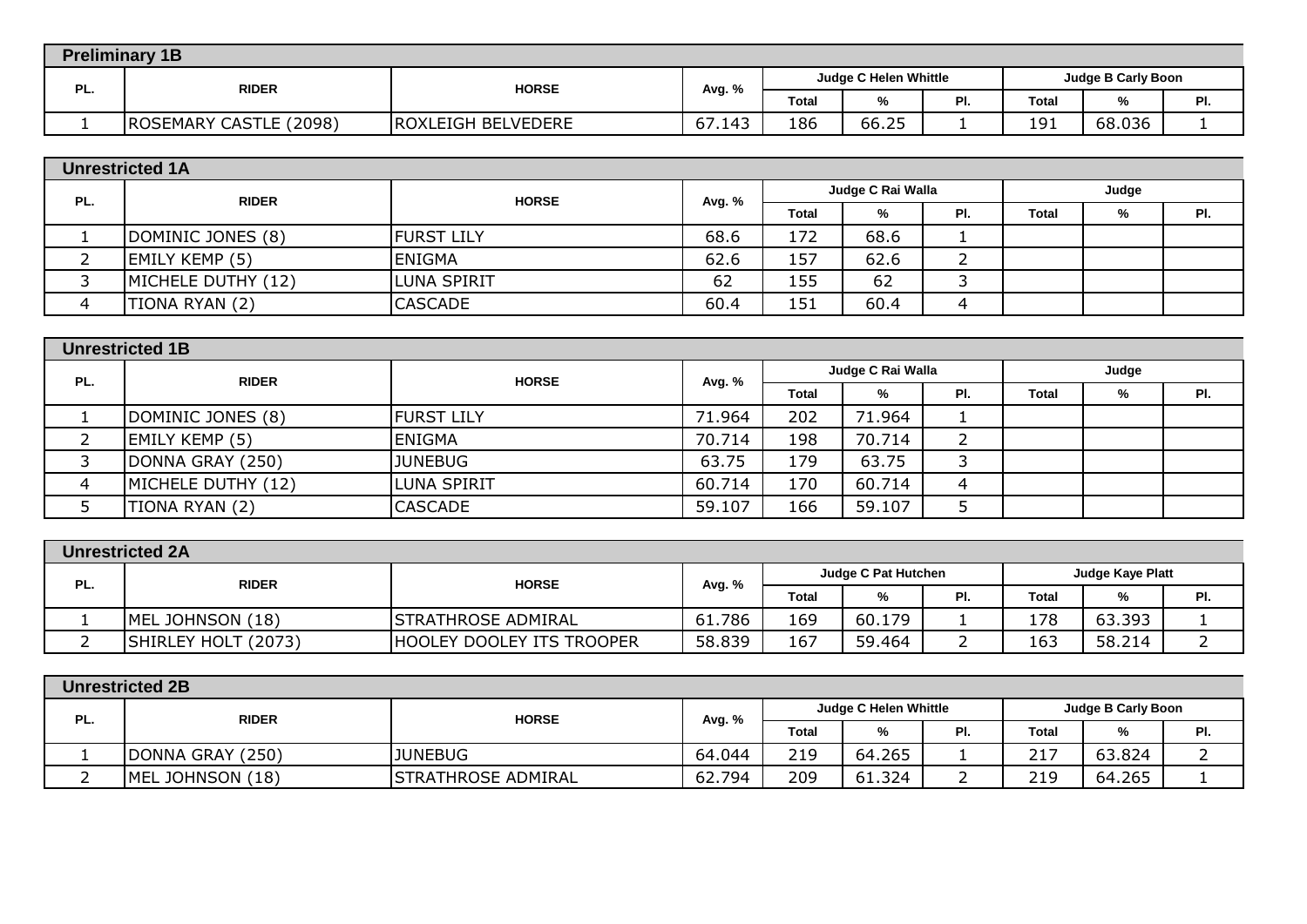|     | <b>Unrestricted 3A</b>  |                  |        |                            |        |     |              |   |     |  |
|-----|-------------------------|------------------|--------|----------------------------|--------|-----|--------------|---|-----|--|
| PL. | <b>RIDER</b>            | <b>HORSE</b>     | Avg. % | Judge C Rai Walla<br>Judge |        |     |              |   |     |  |
|     |                         |                  |        | <b>Total</b>               | %      | PI. | <b>Total</b> | % | PI. |  |
|     | SARAH WILKINGSON (2247) | <b>DON GRACE</b> | 68.194 | 246                        | 68.194 |     |              |   |     |  |
|     | CAMILE HOUSTON (14)     | ON SOC DOWN      | 63.333 | 228                        | 63.333 |     |              |   |     |  |

|     | <b>Unrestricted 3B</b>  |                    |                             |       |        |       |              |   |     |  |
|-----|-------------------------|--------------------|-----------------------------|-------|--------|-------|--------------|---|-----|--|
| PL. | <b>RIDER</b>            | <b>HORSE</b>       | Judge C Rai Walla<br>Avg. % |       |        | Judge |              |   |     |  |
|     |                         |                    |                             | Total | %      | PI.   | <b>Total</b> | % | PI. |  |
|     | SARAH WILKINGSON (2247) | <b>DON GRACE</b>   | 64                          | 256   | 64     |       |              |   |     |  |
|     | CAMILE HOUSTON (14)     | ON SOC DOWN        | 62.75                       | 251   | 62.75  |       |              |   |     |  |
|     | NATALIE LOBANOVA (7)    | <b>FLASH HARRY</b> | 61.375                      | 246   | 61.375 |       |              |   |     |  |

|     | <b>Unrestricted 4A</b>       |                         |        |                   |        |       |              |   |     |  |
|-----|------------------------------|-------------------------|--------|-------------------|--------|-------|--------------|---|-----|--|
| PL. | <b>RIDER</b><br><b>HORSE</b> | Avg. %                  |        | Judge C Rai Walla |        | Judge |              |   |     |  |
|     |                              |                         |        | <b>Total</b>      | %      | 미.    | <b>Total</b> | % | PI. |  |
|     | SUSANNE NELSON (1519)        | <b>BLACK SILHOUETTE</b> | 65.972 | 238               | 65.972 |       |              |   |     |  |
|     | SARAH WILKINSON (2247)       | <b>LUXUS</b>            | 60.139 | 717<br>ᅀ          | 60.139 |       |              |   |     |  |

| <b>Unrestricted 4B</b> |                              |                         |                            |       |        |    |              |   |     |  |
|------------------------|------------------------------|-------------------------|----------------------------|-------|--------|----|--------------|---|-----|--|
| PL.                    | <b>HORSE</b><br><b>RIDER</b> | Avg. %                  | Judge C Rai Walla<br>Judge |       |        |    |              |   |     |  |
|                        |                              |                         |                            | Total | %      | PL | <b>Total</b> | % | PI. |  |
|                        | <b>SUSANNE NELSON (1519)</b> | <b>BLACK SILHOUETTE</b> | 62.973                     | 233   | 62.973 |    |              |   |     |  |
|                        | SARAH WILKINSON (2247)       | <b>LUXUS</b>            | 56.486                     | 209   | 56.486 |    |              |   |     |  |

| <b>Unrestricted Pony Prep A</b> |                              |                      |                   |              |        |     |       |       |     |  |  |
|---------------------------------|------------------------------|----------------------|-------------------|--------------|--------|-----|-------|-------|-----|--|--|
| PL.                             | <b>RIDER</b><br><b>HORSE</b> | Avg. %               | Judge C Rai Walla |              |        |     |       | Judge |     |  |  |
|                                 |                              |                      |                   | <b>Total</b> | %      | PI. | Total | %     | PI. |  |  |
|                                 | SAMANTHA TAYLOR (129)        | KONDO COUNTING STARS | 65.789            | 125          | 65.789 |     |       |       |     |  |  |

| <b>Unrestricted Pony Prep C</b> |                       |                      |        |                   |       |     |              |   |     |  |
|---------------------------------|-----------------------|----------------------|--------|-------------------|-------|-----|--------------|---|-----|--|
| PL.                             | <b>RIDER</b>          | <b>HORSE</b>         | Avg. % | Judge C Rai Walla |       |     | Judge        |   |     |  |
|                                 |                       |                      |        | Total             | %     | PI. | <b>Total</b> | % | PI. |  |
|                                 | SAMANTHA TAYLOR (129) | KONDO COUNTING STARS | 68.75  | 138               | 68.75 |     |              |   |     |  |